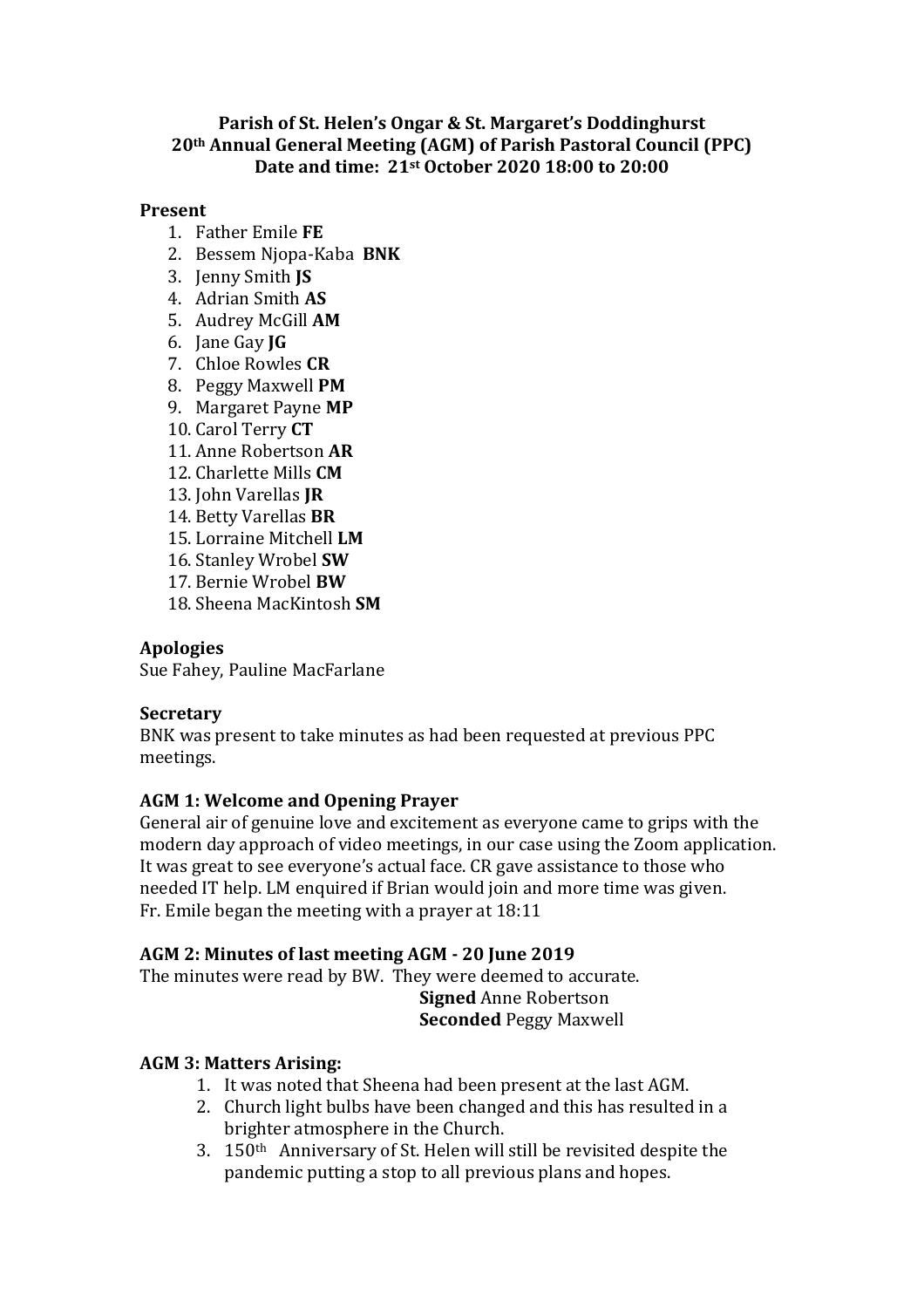### **AGM 4: President's Report by Fr Emile Nkumu**

Appendix A – attached for all to read.

### **AGM5: Chair's Report**

- This was not read out as everyone had read it.
- It was confirmed that the old PPC had been dissolved and today's meeting had nine nominees tendered forward for voting.
- SW raised the point that that outgoing members had done so much and should really be commended for their devotion to the Parish and many thanks wished for them- Brian and all the rest.
- CR asked how names for nominees were drawn. FE replied that he took the initiative to select persons from and to reflect equally from both St Margaret and St Helen. He felt this was a better representation of the parish. CR felt it was difficult to vote for individuals who perhaps were not actually well known, as you might know a face but not their names. FE gave a brief description of the personalities. BW confirmed that of the six representatives, three would be from Ongar and three from Doddinghurst. FE responded that there were nine names and six would be elected. The nominees were shared on the screen and everyone was able to see the nominees.
- BW expressed deep regret and sadness that Brian S was no longer Chair or even part of the PPC anymore. Many others on the call echoed this sentiment. JG expressed a loss of Brian's calm and measured approach when difficulties arose and his sincere professionalism. LM wanted thanks to be noted for Brian steering the committee the last three years and when he stepping in to help despite a very busy work schedule. Sincere thanks indeed for Brian's commitment to this Parish especially from LM personally. SM added that Brian has supported very event that has been run by the parish and not only that but sometimes running it as well. His family have also given selflessly to the Parish for many many years. It is a tremendous loss for the Parish. CR also noted that Brian's family have really given a lot, Christmas, youth area will really feel their loss.
- BW brought up that those chosen for the committee must really have those attributes to keep people together in a positive way and proper Christian way.
- LM asked about the code of conduct in the report. All the hard work achieved so far should not be in vain and we risk being in a position to 'throw out the baby with the bath water'. There is a need to ensure that the parish moves forward together and is not controlled by one or two individuals who are stronger than the rest. That cannot really be what God wants for our parish. AR responded that FE asked her to reconcile disagreements between parties and the agreements there were actually, what was agreed with parties at the time, was in no danger of being left out or forgotten, and most importantly were intrinsic to the current PPC indeed. MP also expressed concern and AR assured everyone that they have been adopted. It was done with a few people and accepted. FE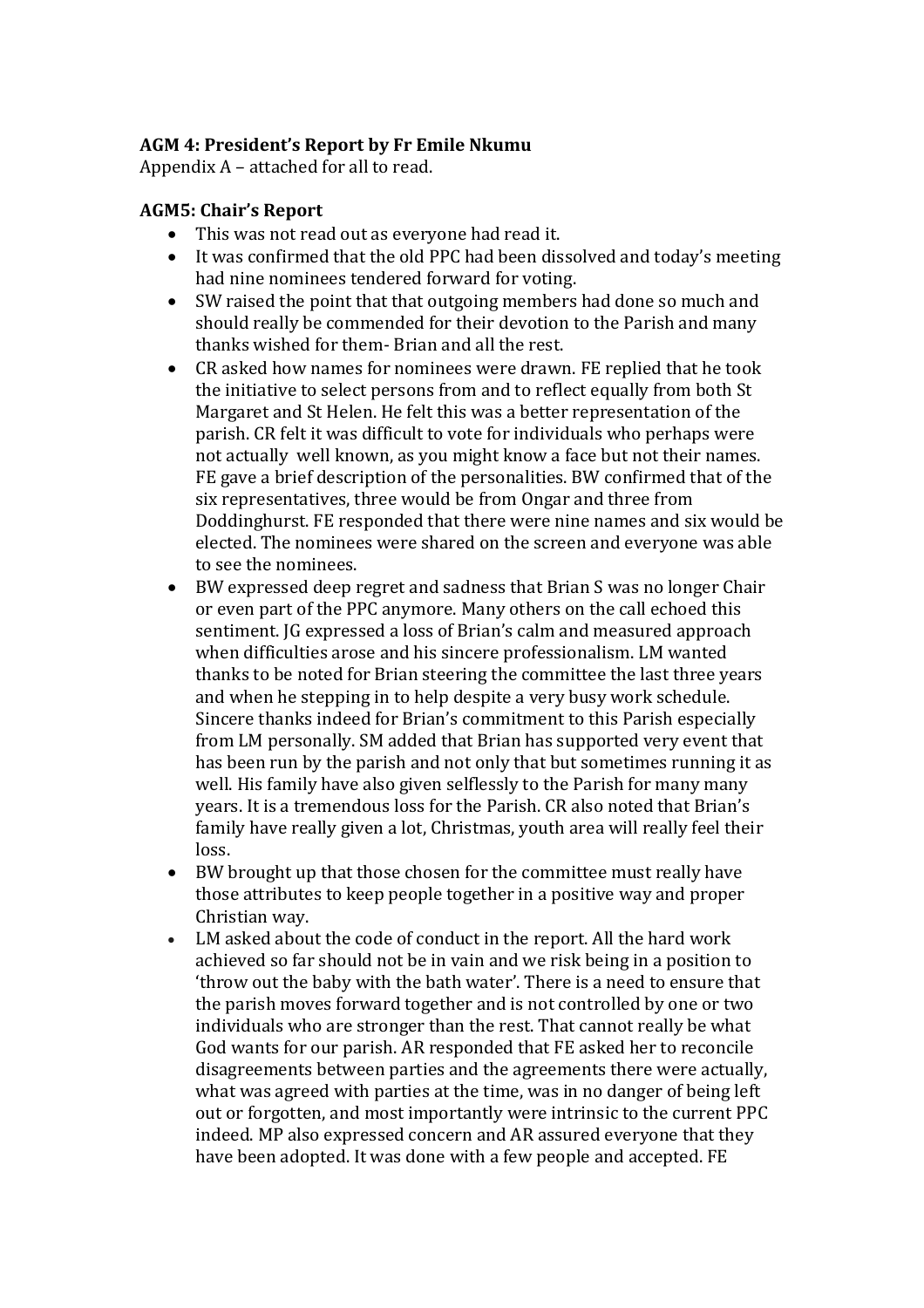backed this as well. They are noted below and had been adopted at the end of August:

- **Heated discussions in relation to differences of opinion should not take place within the church (in the presence of the Blessed Sacrament).**
- **Anyone with a concern of any nature should hold discussions outside of the church, to sort their difference in a calm, respectful and conciliatory manner.**
- **If concerns remain and the issue has been unable to be resolved, they should speak to Father Emile quietly and in a confidential place.**
- **At no time should anyone shout at another nor invade their personal space.**
- **When a parishioner is meeting with Father Emile, others must respect their right to speak confidentially and not interrupt the conversation. All parishioners must respect this right and not linger or force themselves onto the meeting.**
- **Tasks need to be shared out either informally or if necessary, a rota can be drawn up.**
- **Everyone should feel welcome and involved, able to share their skills, talents, time and efforts as God designs.** 
	- CR brought up that with response to setting up a hub and shared an email, which gives people an opportunity to get a video care phone to assist in companionship. This will be shared via the newsletter as well [erctd@essex.gov.uk](file:///C:/Users/Parish%20Office/AppData/Local/Microsoft/Windows/INetCache/Content.Outlook/8FM5O4X9/erctd@essex.gov.uk). At the time of writing, this BNK has not share this on the newsletter, as you have to email and more exact details to be sent by CR.

### **AGM 6: Treasurers Report- to be circulated later**

Rob Hattrell will send out a report after the PFC meeting next week. This will then be shared via email to all PPC members.

### **AGM 7: Nominations**

- We managed to get through this despite the challenges of doing this remotely. The nominees were displayed for all to see. There were misunderstanding of were nominees were actually affiliated with but this was reconciled. The list of nominees is attached: Appendix B.
- All present were encouraged to vote for at least three members and at most six. Six members were voted and they were felt to equally represent both St Helen and St Margaret. These were AR, BW, CR, Denise Terry, Elaine D'Onofrio and Patrick Maher- who replaced SW (gallantly stepped down, as he is a spouse of BW). These votes were sent in privately via the 'chat' function and BNK compiled the votes. Everyone was very helpful and assisted each other with the technological challenges. The current PPC members will vote a Chair in due course.
- LM asked for her name to be taken off as she wanted to maintain impartiality and did not feel she could do that as a pastoral assistant to the clergy. This was actioned.
- It was noted that BW, CR and others had not been made aware that FE had put them up for nomination but they graciously accepted. PM brought up the salient point that perhaps there were attendees present who might want to be nominated- no one else volunteered.
- CT did bring up that in prior years this nomination and voting had been a more democratic process and expressed concern that the new Parish Council might not be up to the task. FE reminded that the constitution was merely a handbook for guidance- it is not essential to the running of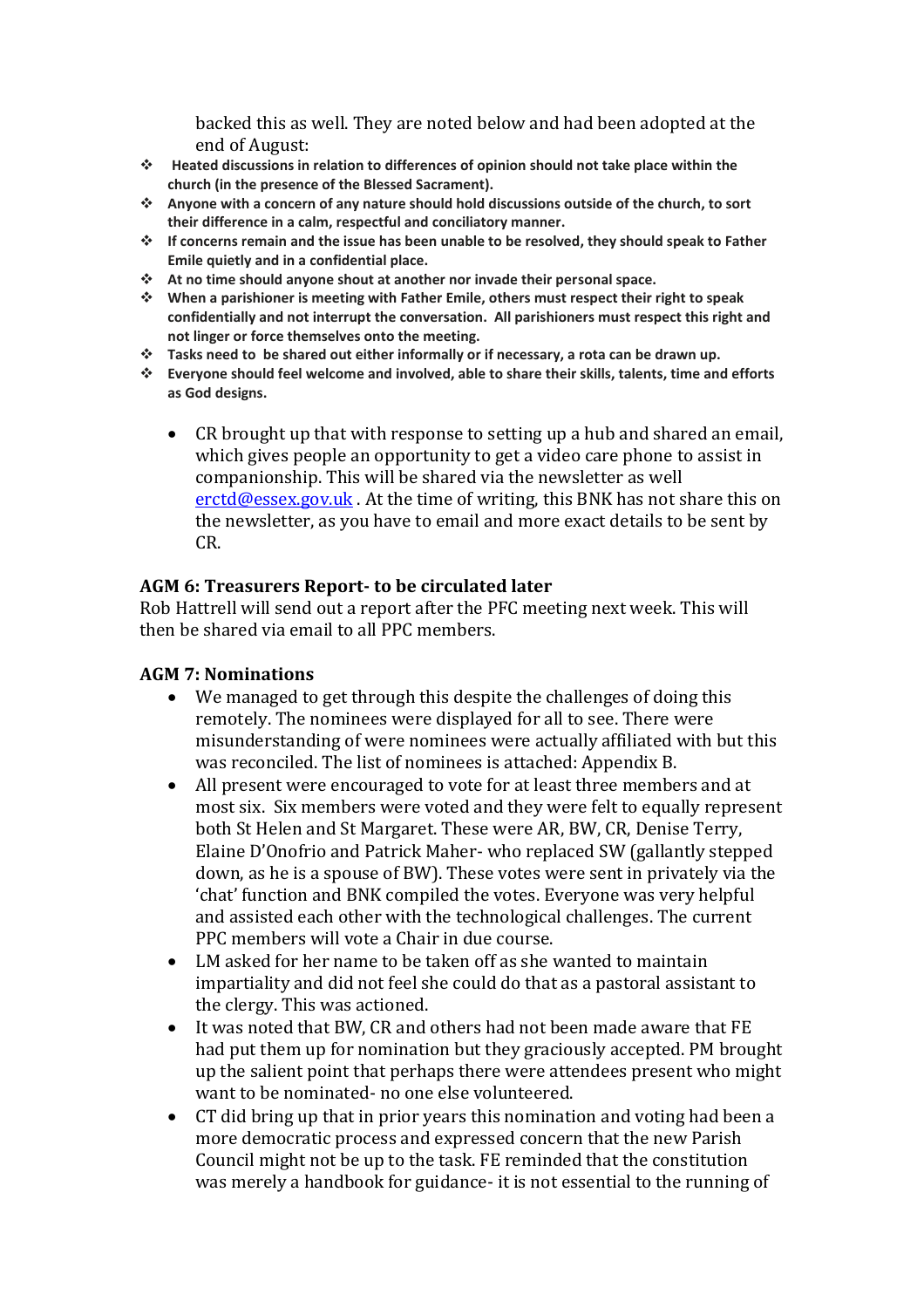the Parish and many parishes had done away with a PPC. The only must was a Finance committee. FE wanted a smaller PPC and a fresh start for all. CT brought up aspects of evangelisation especially for St Margaret Hall. FE expressed understanding and said that was why sub committees were important to still maintain a love and passion for your parish and to assist as needed- everyone still participates in the parish. FE expressed a frustration that in his three years he has seen little evangelization and saw more concern for events and others were sidelined and he found it sad. The prayer group has been a great start. CT pointed that people needed encouragement and needed to be led not pushed. CR pointed that events held were a way of bringing the community together as well, which was seen as a major part of evangelisation. MP mentioned the Lenten lunches – a low-level community tapping means of evangelisation. Open the Book has also opened up in the Primary schools eyes of children to Christianity even if they do not end up as Catholics but still encounter and learn about God. FE agreed with this.

- MP brought up that a lady had wanted help from the priest during the Lockdown and had not received any help. No email had be sent to the Parish Office as these were always monitored. FE did not receive any phone message. MP would like to ensure that robust systems are in place for capturing people like that who need help. This is to be discussed as a
- AS expressed his thanks and had to go as there was a lot else he had to do. He was thanked for attending.
- LM thanked JS and Dolores for their amazing efforts with the First Holy Communion (FHC) children- promoting the Catholic faith during Covid and the lockdown, seeing the completion of programme successfully. That was a true example of practicing our faith and there was no need to cast out our nets too widely just by our own example. The FHC ministry is truly showing the faith. JS gave her thanks to everyone.
- CR brought up that we should be keeping the parishioners we have in terms of the recent upsets and St Helen has lost many parishioners. FE expressed that if anyone was uncomfortable, and had a car; they were most welcome to go where they felt comfortable, especially if they are unwilling to make amends with whosoever they have fallen out with. FE gave the opportunity for anyone who had a grievance to come and air it out and reconcile. If that cannot help then he cannot see how else as Parish Priest he can help. He did not want ill will spread with bad mutterings. CR pointed that many had spent a lifetime here and felt hard done by things that had happened. The truth was most important. A snowball effect of something happened. Her role in the H&S meeting were only to help to reopen the Church and issues were brought up.
- CR brought up an issue but neither FE not AR were aware. CR suggested that she could speak with FE in private and after the meeting. PM reiterated this. BNK also supported this.

### **AGM 8: Date of Next Meeting and AOB**

- Next Committee meeting is **Tuesday 17th November 18:30**. An agreement on the time to suit both CR and BNK with child commitments.
- Next PPC AGM is on **19th October 2021** 18:30.